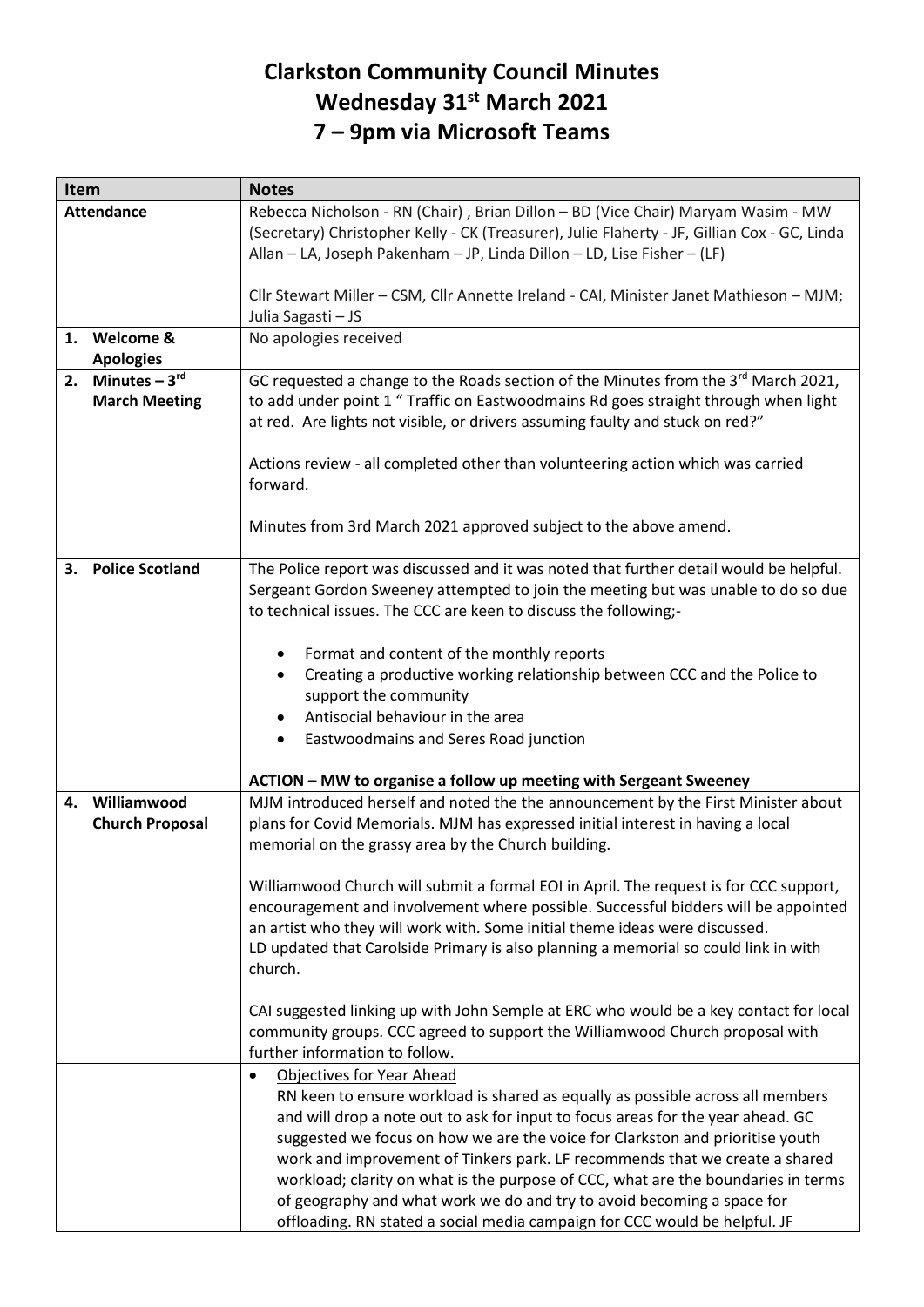|                                       | suggested a focus on the park, community hub and a community garden. LD<br>agreed Tinkers parks should be priority as well as giving back to the community<br>and a communications plan.<br>CCC Survey social media and report results - JP<br>Will share survey results with members. There were key themes with positive<br>feedback and issues identified. The age demographics from the results has helped<br>inform who we need to aim comms and social media. Also we need to prioritise<br>what we can do, for example, businesses and shops could be signposted to<br>Clarkston BID.<br>JF recommends we also focus on what is remit of CC, our geographical area,<br>objectives and aims and a plan to help a proactive approach. LD can support<br>writing content for social media and comms. We have a social media group and<br>need to broaden to overall comms purpose. Would be good to meet ahead of next<br>meeting. Also more youth membership would help, suggestions were given for ER<br>Youth Voice and the Scottish Youth Parliament and Williamwood High School to<br>try and engage with as many young people as possible. Survey results will be sent<br>out and can be part of next meeting agenda.<br>ACTION - LD Setup comms group meeting with JP, MW, LF<br>ACTION - Send out CCC survey results - JP<br>Planters-<br>٠<br>LF noted that posters are up on planters and they can be used as notice board<br>space. We have four planters and will wait for weather to improve and decide<br>what to plant.<br><b>Gas Explosion Memorial</b><br>$\bullet$<br>GC advised there is a memorial plaque in place at a tree outside Clarkston Hall,<br>with existing work taking place in regard to plans for the anniversary. It will be a<br>small memorial event due to Covid19 and more will take place on social media. It<br>was agreed that CCC will support these plans in anyway way we can.<br>Easter activity plans<br>JF confirmed activities planned so far:<br>Cake decorating competition for Spring Easter<br>$\circ$<br>Miniature garden<br>$\circ$<br>Distribution of 100 packs of seeds to make Clarkston colourful - would<br>$\circ$<br>need collection points |
|---------------------------------------|--------------------------------------------------------------------------------------------------------------------------------------------------------------------------------------------------------------------------------------------------------------------------------------------------------------------------------------------------------------------------------------------------------------------------------------------------------------------------------------------------------------------------------------------------------------------------------------------------------------------------------------------------------------------------------------------------------------------------------------------------------------------------------------------------------------------------------------------------------------------------------------------------------------------------------------------------------------------------------------------------------------------------------------------------------------------------------------------------------------------------------------------------------------------------------------------------------------------------------------------------------------------------------------------------------------------------------------------------------------------------------------------------------------------------------------------------------------------------------------------------------------------------------------------------------------------------------------------------------------------------------------------------------------------------------------------------------------------------------------------------------------------------------------------------------------------------------------------------------------------------------------------------------------------------------------------------------------------------------------------------------------------------------------------------------------------------------------------------------------------------------------------------------------------------------------------------------------|
| 5. I Love                             | ACTION: volunteers for sunflower collection points to email JF<br>Clarkston BID manager not present.                                                                                                                                                                                                                                                                                                                                                                                                                                                                                                                                                                                                                                                                                                                                                                                                                                                                                                                                                                                                                                                                                                                                                                                                                                                                                                                                                                                                                                                                                                                                                                                                                                                                                                                                                                                                                                                                                                                                                                                                                                                                                                         |
| <b>Clarkston/Bid</b><br><b>Update</b> | RN - The renewal ballot was in favour and BID will remain in Clarkston for a further<br>term.                                                                                                                                                                                                                                                                                                                                                                                                                                                                                                                                                                                                                                                                                                                                                                                                                                                                                                                                                                                                                                                                                                                                                                                                                                                                                                                                                                                                                                                                                                                                                                                                                                                                                                                                                                                                                                                                                                                                                                                                                                                                                                                |
| <b>Planning</b><br>6.                 | GC provided planning update:                                                                                                                                                                                                                                                                                                                                                                                                                                                                                                                                                                                                                                                                                                                                                                                                                                                                                                                                                                                                                                                                                                                                                                                                                                                                                                                                                                                                                                                                                                                                                                                                                                                                                                                                                                                                                                                                                                                                                                                                                                                                                                                                                                                 |
| <b>Applications</b>                   | Eastwood Leisure Complex PAN - consultation pushed back to May.                                                                                                                                                                                                                                                                                                                                                                                                                                                                                                                                                                                                                                                                                                                                                                                                                                                                                                                                                                                                                                                                                                                                                                                                                                                                                                                                                                                                                                                                                                                                                                                                                                                                                                                                                                                                                                                                                                                                                                                                                                                                                                                                              |
|                                       | <b>Preplanning applications for Telecoms Pole</b><br>$\bullet$<br>Reapplied for Burnside Gardens. Near crossing point for children walking to                                                                                                                                                                                                                                                                                                                                                                                                                                                                                                                                                                                                                                                                                                                                                                                                                                                                                                                                                                                                                                                                                                                                                                                                                                                                                                                                                                                                                                                                                                                                                                                                                                                                                                                                                                                                                                                                                                                                                                                                                                                                |
|                                       | school. Concerns about mast at junction and placement on footpath.                                                                                                                                                                                                                                                                                                                                                                                                                                                                                                                                                                                                                                                                                                                                                                                                                                                                                                                                                                                                                                                                                                                                                                                                                                                                                                                                                                                                                                                                                                                                                                                                                                                                                                                                                                                                                                                                                                                                                                                                                                                                                                                                           |
|                                       | Corum application for installation of an illuminated sign at their new premises at<br>٠<br><b>Clarkston Toll</b>                                                                                                                                                                                                                                                                                                                                                                                                                                                                                                                                                                                                                                                                                                                                                                                                                                                                                                                                                                                                                                                                                                                                                                                                                                                                                                                                                                                                                                                                                                                                                                                                                                                                                                                                                                                                                                                                                                                                                                                                                                                                                             |
|                                       | <b>Residential Care Home at Greenbank Church</b><br>$\bullet$                                                                                                                                                                                                                                                                                                                                                                                                                                                                                                                                                                                                                                                                                                                                                                                                                                                                                                                                                                                                                                                                                                                                                                                                                                                                                                                                                                                                                                                                                                                                                                                                                                                                                                                                                                                                                                                                                                                                                                                                                                                                                                                                                |
|                                       | Concerns were expressed on lack of sufficient parking spaces - being only 16, of                                                                                                                                                                                                                                                                                                                                                                                                                                                                                                                                                                                                                                                                                                                                                                                                                                                                                                                                                                                                                                                                                                                                                                                                                                                                                                                                                                                                                                                                                                                                                                                                                                                                                                                                                                                                                                                                                                                                                                                                                                                                                                                             |
|                                       | which two are for electric vehicle and two are for blue badge holders. This falls                                                                                                                                                                                                                                                                                                                                                                                                                                                                                                                                                                                                                                                                                                                                                                                                                                                                                                                                                                                                                                                                                                                                                                                                                                                                                                                                                                                                                                                                                                                                                                                                                                                                                                                                                                                                                                                                                                                                                                                                                                                                                                                            |
|                                       | significantly short of the maximum recommendation and it was agreed that a                                                                                                                                                                                                                                                                                                                                                                                                                                                                                                                                                                                                                                                                                                                                                                                                                                                                                                                                                                                                                                                                                                                                                                                                                                                                                                                                                                                                                                                                                                                                                                                                                                                                                                                                                                                                                                                                                                                                                                                                                                                                                                                                   |
|                                       | formal objection would be lodged in regard to this, along with scale/height of                                                                                                                                                                                                                                                                                                                                                                                                                                                                                                                                                                                                                                                                                                                                                                                                                                                                                                                                                                                                                                                                                                                                                                                                                                                                                                                                                                                                                                                                                                                                                                                                                                                                                                                                                                                                                                                                                                                                                                                                                                                                                                                               |
|                                       | proposed building, impact on the historical buildings as part of the development<br>and the fact that there are two applications forming this development and both                                                                                                                                                                                                                                                                                                                                                                                                                                                                                                                                                                                                                                                                                                                                                                                                                                                                                                                                                                                                                                                                                                                                                                                                                                                                                                                                                                                                                                                                                                                                                                                                                                                                                                                                                                                                                                                                                                                                                                                                                                           |